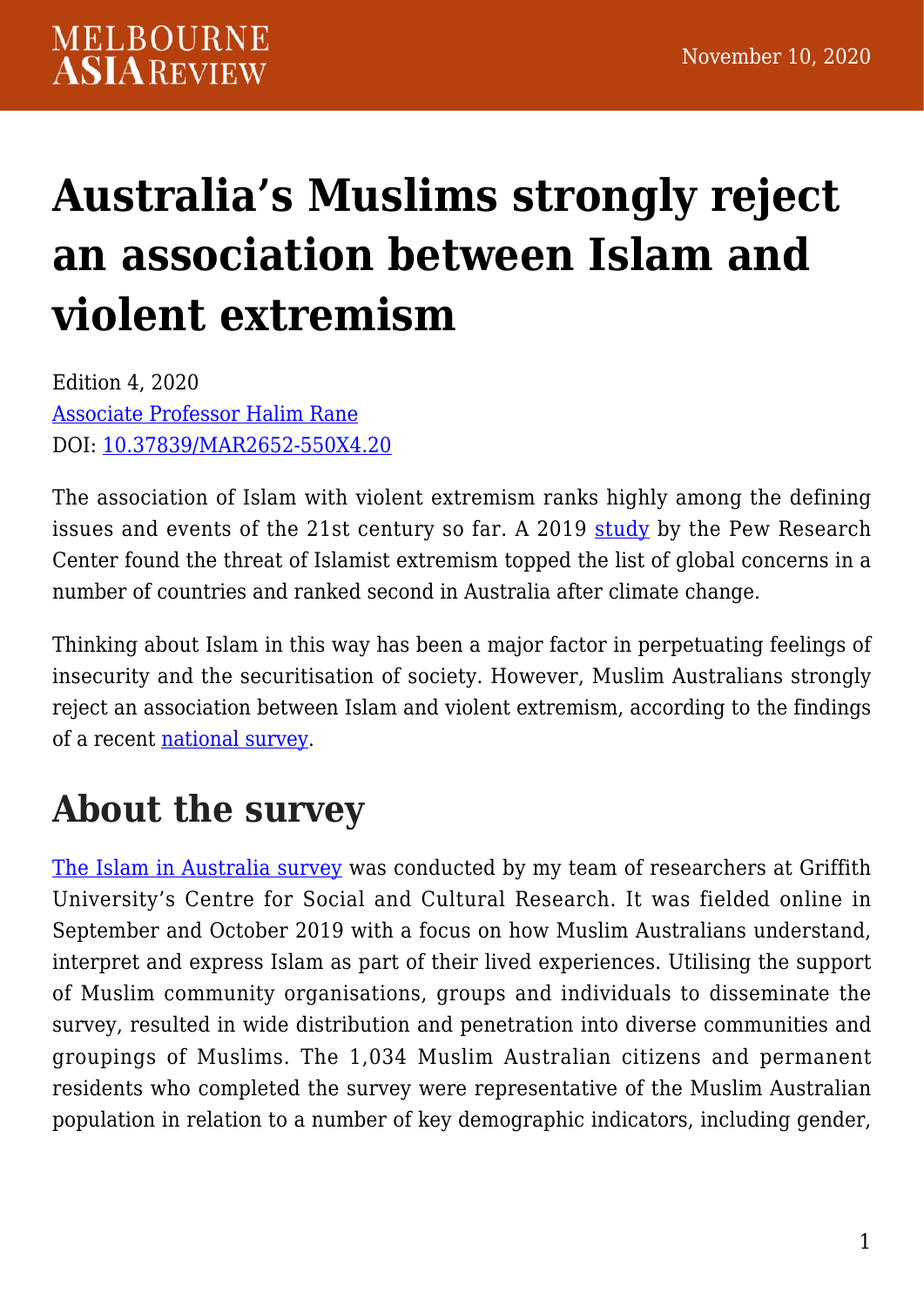age, country of birth, ethnic diversity and employment status.

While more than half of the survey respondents were raised in Australia (57 percent), others were raised in South Asia (23 percent), Western Asia, including the Middle East (12 percent), Southeast Asia (seven percent), Europe (five percent), Sub-Saharan Africa (five percent) and Northern Africa (four percent), among other regions of the world.

Another important factor in relation to the survey respondents concerns their religiosity and religious affiliation. An overwhelming majority (87 percent) said they "publicly/openly identify as a Muslim". A large majority of 77 percent said they prayed "daily", while seven percent pray "weekly", one percent pray "monthly", 12 percent pray "only on occasions", and three percent said they "never pray". Perhaps unsurprising given the topic of the survey, when asked how important Islam is to their identity, 80 percent said "very important", 16 percent said "important", while only three percent said "not very important" and one percent said "not at all important". This gave the researchers confidence that the survey responses reflect those of observant Muslims, sufficiently engaged with Islam to respond to the survey questions.

# **Why asking Muslims is important**

Public debate about issues concerning Islam and Muslims has paid insufficient attention to Muslim voices and tends to be driven by pejorative commentary and opinion of others. Various [studies](https://journals.sagepub.com/doi/10.1177/1468796807084017) and [polls](https://essentialvision.com.au/ban-on-muslim-immigration) have recorded anti-Islam/anti-Muslim sentiments among 25-50 percent of the Australian population and a rise in reports of [Islamophobia](https://news.csu.edu.au/latest-news/islamophobia-continues-in-australia-2019-report). Media coverage has tended to [frame](https://www.palgrave.com/gp/book/9781137334817) Islam and Muslims within the contexts of conflict, violence and terrorism. Social media has become a critical space where, as stated in a [report](https://www.theguardian.com/australia-news/2019/dec/06/inside-the-hate-factory-how-facebook-fuels-far-right-profit) published in *The Guardian* newspaper, "posts stoke deep hatred of Islam across the Western world and influence politics in Australia, Canada, UK and US" by blending "distorted news and total fabrication to paint Muslims as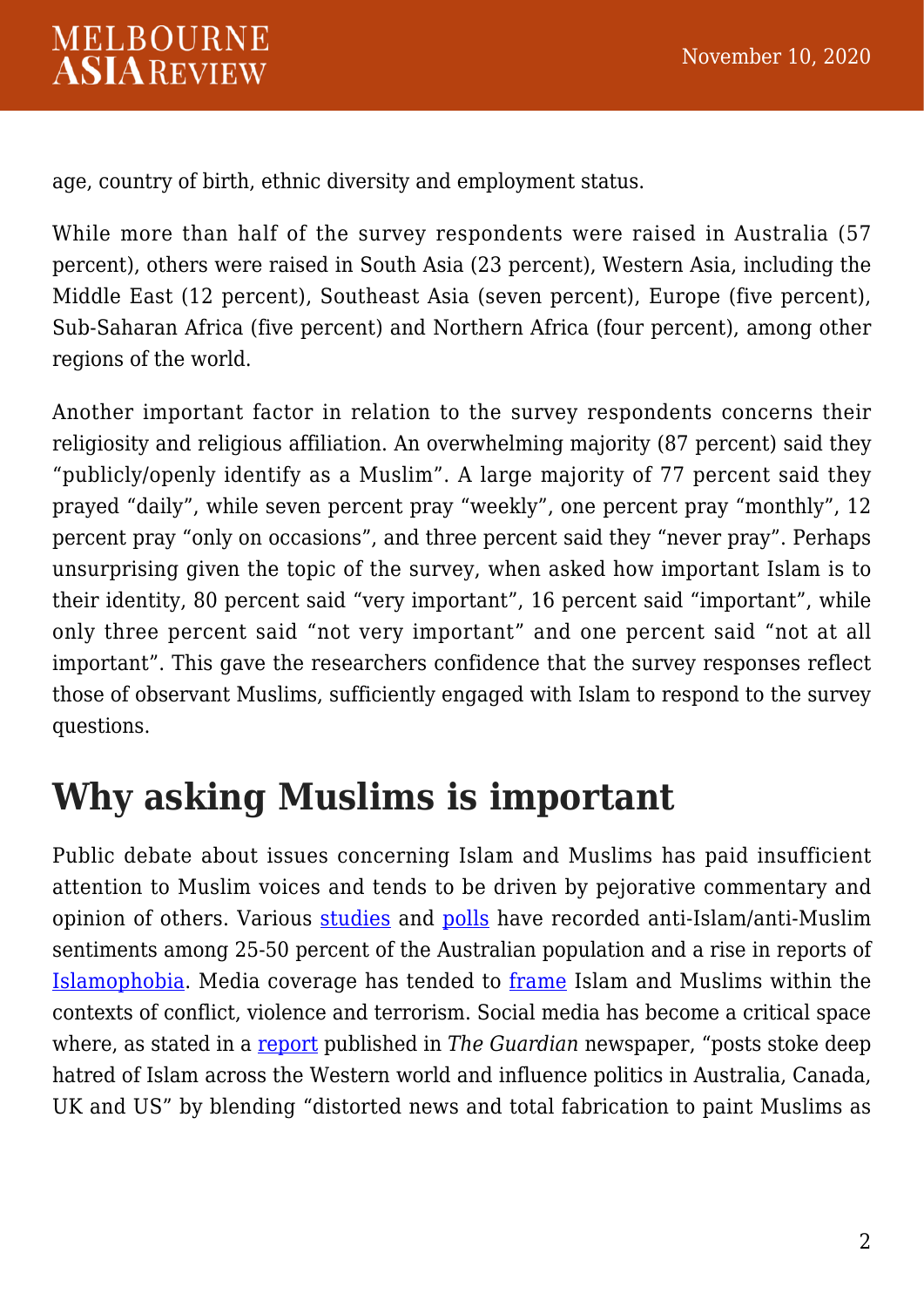sharia-imposing terrorists…whose existence poses a threat to white culture and western civilisation".

While fears stoked by media coverage of Islam and Muslims in association with violent extremism are arguably misrepresentative, they are not unfounded. Australia's [National Terrorism Threat Level](https://www.nationalsecurity.gov.au/Securityandyourcommunity/Pages/National-Terrorism-Threat-Advisory-System.aspx) assessment identifies the most likely perpetrators as "Islamist extremists". In 2014, as the threat of the so-called Islamic State of Iraq and Syria (ISIS) was growing, over 150 Muslim Australians were estimated to have joined the group and, at the time. Australia was thought to be the [highest per capita](https://time.com/2911040/australia-isis-syria-iraq-%20terrorism/) exporter of foreign fighters. By 2019, around 50 Muslim Australians had been sentenced for [terrorism offences](https://www.mdpi.com/2077-1444/10/4/246). In response to this phenomenon, programs intended to counter violent extremism seemed to have the unintended result of [officially reinforcing](https://www.tandfonline.com/doi/abs/10.1080/00049182.2016.1191132) "many of the core stereotypes of Islam in the West: militancy, fanaticism, intolerance, fundamentalism, misogyny and alienness".

## **Muslim Australians**

The extremist violence we have seen perpetuated over the past two decades under the banner of Islam is not normal. Muslims have lived peacefully in Australia for well [over a century.](https://www.palgrave.com/gp/book/9783319925097) The [oldest mosque](https://www.amazon.com/100-Years-History-Holland-1908-2008/dp/0646501259) on the east coast of the country was built in Brisbane in 1908 by early Muslim Australians who settled in the late-1800s and made their living as farmers, hawkers and small business owners. My grandfather, Abdul Raheem Rane (d. 2006), was the first Imam of that mosque. Those who attended his [sermons](https://www.facebook.com/154422604695132/videos/512899325877497) would recall his emphasis on being a "good citizen" and one's "duty" to society: "to be good and not hurt anybody, to be kind to everybody, to be charitable".

These words of compassionate, peaceful coexistence stand in stark contrast to what many Australians have come to think about Islam and Muslims, in part because they contradict what has been [propagated](https://press.princeton.edu/books/hardcover/9780691144214/the-emancipation-of-europes-muslims) by certain Muslim-majority governments,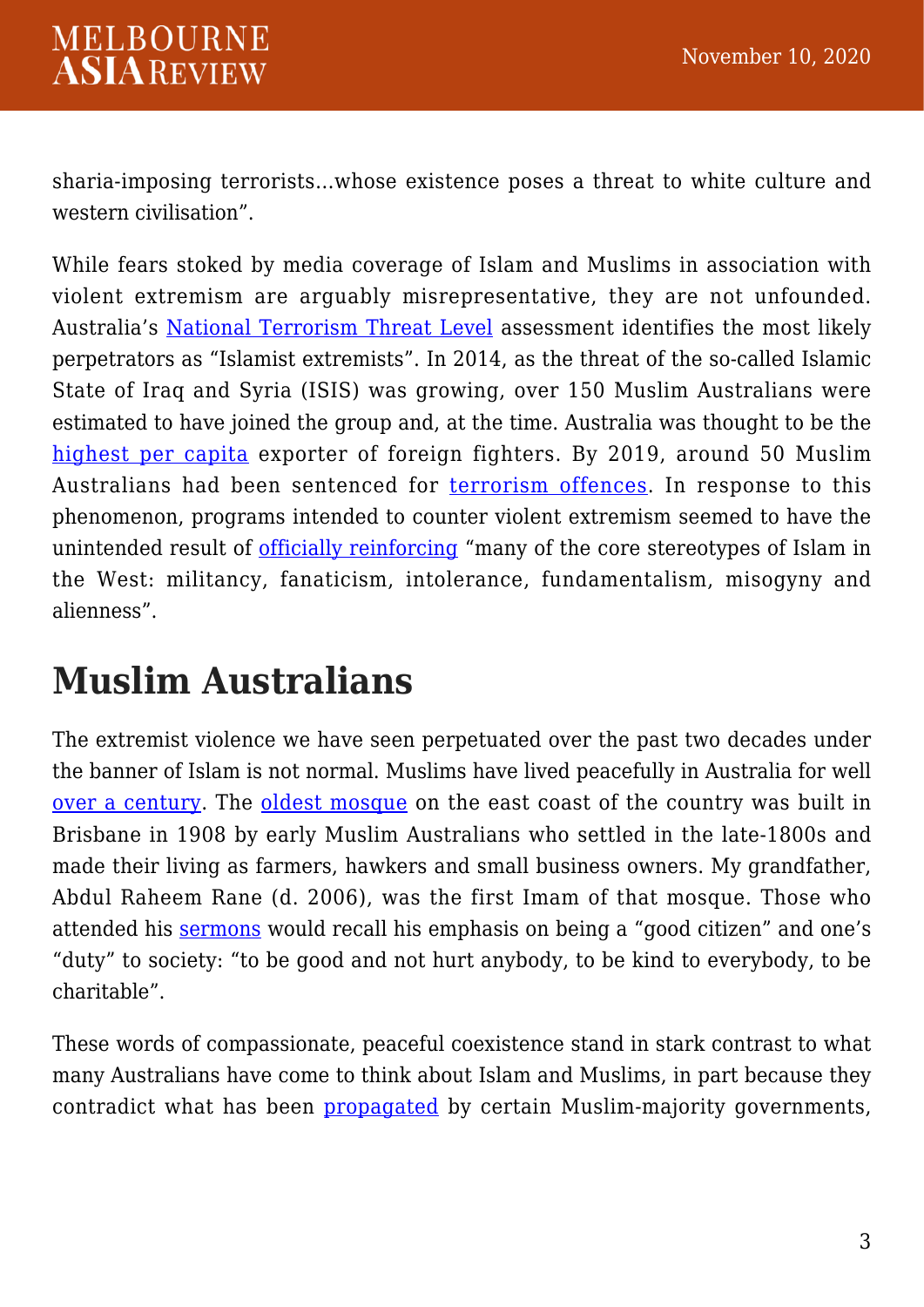Islamist movements, and militant groups over the past several decades. Yet these words of Australia's first home-grown Imam represent the essence of Islam for the vast majority of Muslim Australians today.

# **Survey findings**

[The Islam in Australia survey](https://www.mdpi.com/2077-1444/11/8/419/htm) found that the vast majority (89 percent) of respondents believe Islam aligns with human rights, civil liberties and democracy. A large majority (75 percent) characterise themselves as committed Muslims who believe in the rational, cosmopolitan nature of the Islamic tradition based on principles of social justice, gender justice and religious pluralism. Most of the survey respondents (59 percent) said they emphasise the spirit and ethical principles of Islam over literal interpretations; and almost as many (54 percent) said Islam is a matter of personal faith rather than a public identity. These convictions were apparent in response to a number of questions the survey asked concerning ethical, social and theological issues.

### *Ethics*

The survey findings indicate that ethical considerations play a key role in how Muslim Australians think about Islam. In relation to human equality, 95 percent said "marriage should be based on mutual respect rather than the subservience of one spouse to the other", 93 percent said "people of all religion and no religion should be treated equally", and 84 percent said "women should be given the same rights and opportunities as men".

The issue of [halal certification](https://www.abc.net.au/news/2015-04-14/fact-check-does-halal-certification-fund-terrorism/6383238?nw=0) has also been a matter of controversy for many years, prompting claims that Islam promotes cruelty to animals. However, 92 percent of the survey respondents agreed or strongly agreed that "halal certifiers should assess the ethical treatment of animals as part of the halal certification process".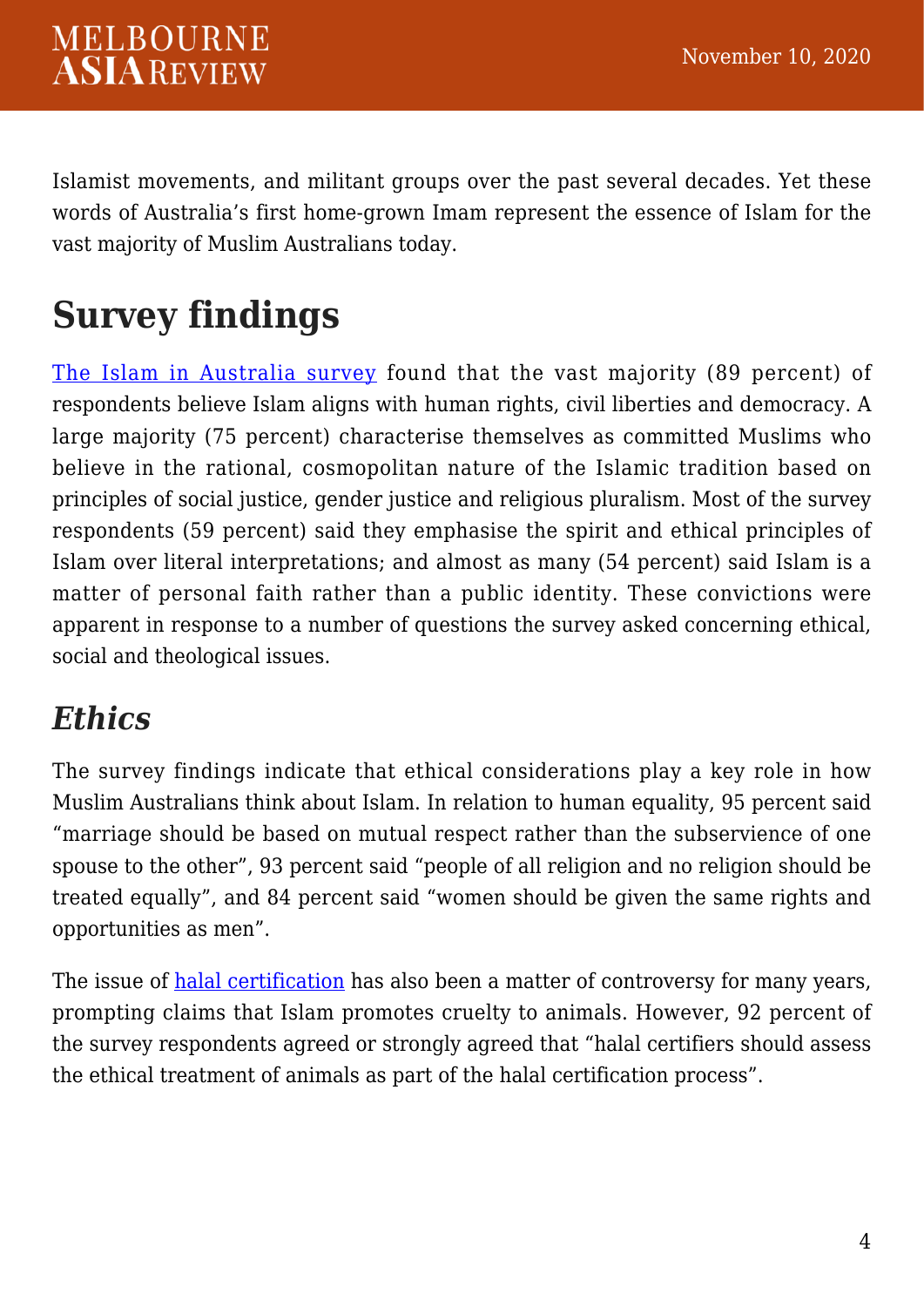#### *Issues of concern*

Among the issues about which respondents said they are concerned or very concerned, were media reporting on Islam and Muslims (96 percent), anti-Islam sentiment (94 percent), terrorism by right-wing extremists (93 percent), domestic violence (93 percent), mental health (93 percent), affordable housing (92 percent), treatment of asylum seekers (89 percent), climate change (89 percent), terrorism by Muslim extremists (88 percent), affordable higher education (87 percent), economic inequality (87 percent), Australian military intervention in Muslim-majority countries (86 percent), unemployment (85 percent) and reconciliation with Indigenous Australians (82 percent).

In spite of expressing such concerns shared by Australians in general, the survey found Muslims overall to be content with life in Australia. A strong majority (74 percent) were "content with the extent to which Muslims are currently able to practice Islam in Australia". Seventy-two percent said "Australia's legal system upholds the principles of justice and I am generally satisfied with it". Only 10 percent think that "countries today that implement classical shariah laws are more just and fair than Australia".

### *Islamist influence*

Given that for the past several decades, countries such as Saudi Arabia and various Islamist groups have been active in propagating their particular interpretations of Islam globally, it is unsurprising that at least some Muslim Australians would be influenced by these and other interpretations associated with Islamist and jihadist ideology.

A large plurality (43 percent) identified as strict Muslims who follow Islam according to the laws of *shariah*, while a significant minority (21 percent) believes politics is part of Islam, and a small minority (eight percent) believes an Islamic political order and shariah should be implemented by force if necessary. The survey allowed for a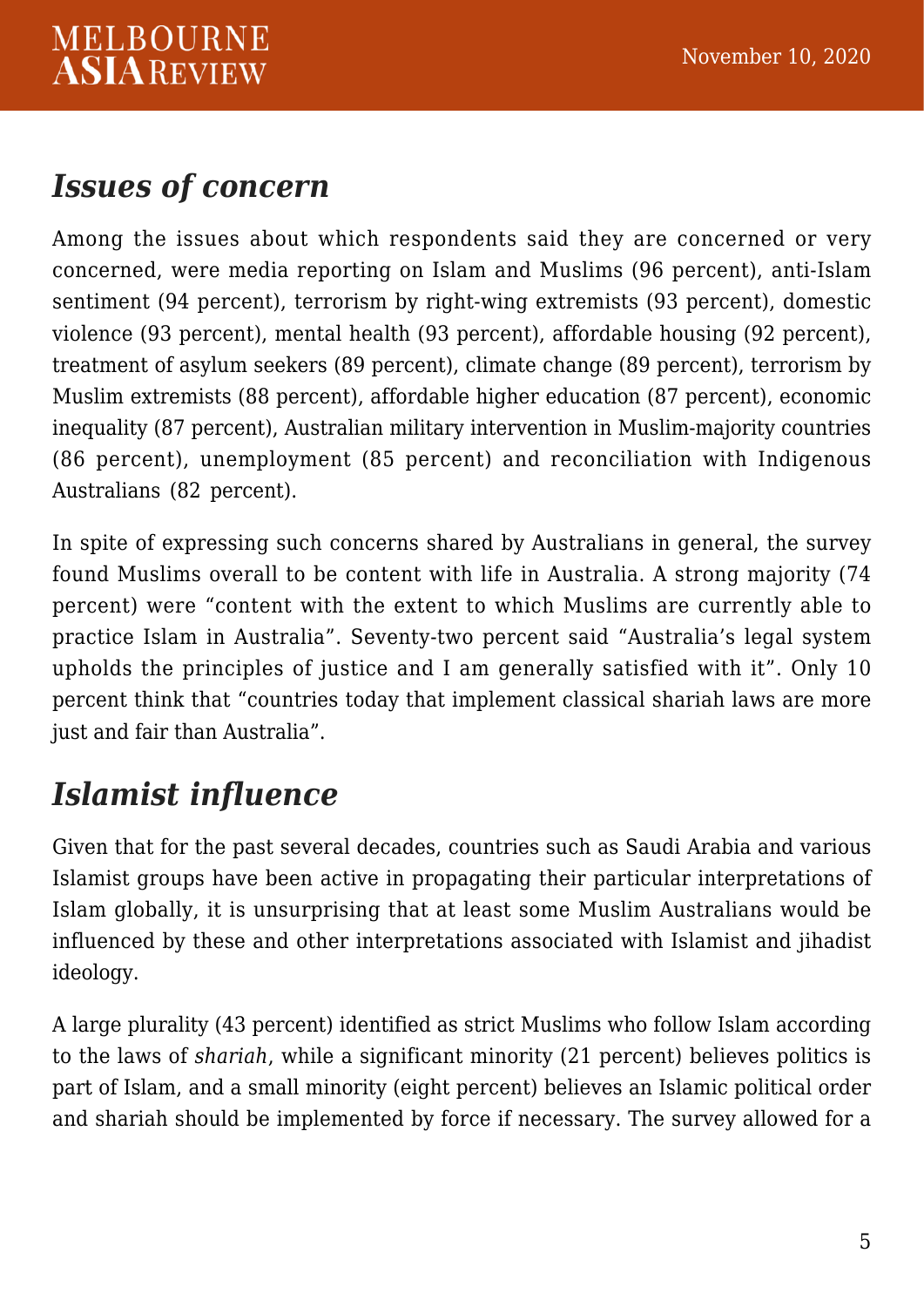closer look at individuals who identify with Islamist and jihadist ideology—essentially the pool from which those most vulnerable to the propaganda of groups like ISIS are drawn. Some of these findings confirm what we already know: they are more likely to be male than female, more likely to be their teens and 20s than their 30s and 40s, and less likely to have completed a university degree.

### *Violent extremism*

Contrary to the well-worn stereotype associating Muslims with terrorism, 93 percent said "someone who dies attacking innocent civilians is not a martyr" and 90 percent said "Islam never permits armed conflict against civilians/non-combatants". Only four percent said "Islam sometimes permits armed conflict against civilians/noncombatants", while less than one percent said "Islam generally permits armed conflict against civilians/non-combatants", and six percent answered "don't know/unsure".

A cautionary note should be inserted here. Identification with ideas associated with Islamism or jihadism does not necessarily mean such individuals pose a security threat or that they are resistant to changing their views if credible information and education is provided.

Among the 34 respondents (3.3 percent) who "strongly agreed" with the statement "I am a committed Muslim who believes an Islamic political order and shariah should be implemented by force if necessary" and were hence classified as "militant", a large majority (74 percent) said "Islam never permits armed conflict against civilians/non-combatants" (*N*=25), rather than it being "sometimes" (*N*=6) or "generally"  $(N=3)$  permitted. Only five of the 34 considered ISIS to be Islamic. Additionally, a large majority (71 percent) strongly agreed that "someone who dies attacking innocent civilians is not a martyr".

However, respondents categorised as "militant" were likely to have a politicised understanding of Islam with most (56 percent) believing that Islam advocates a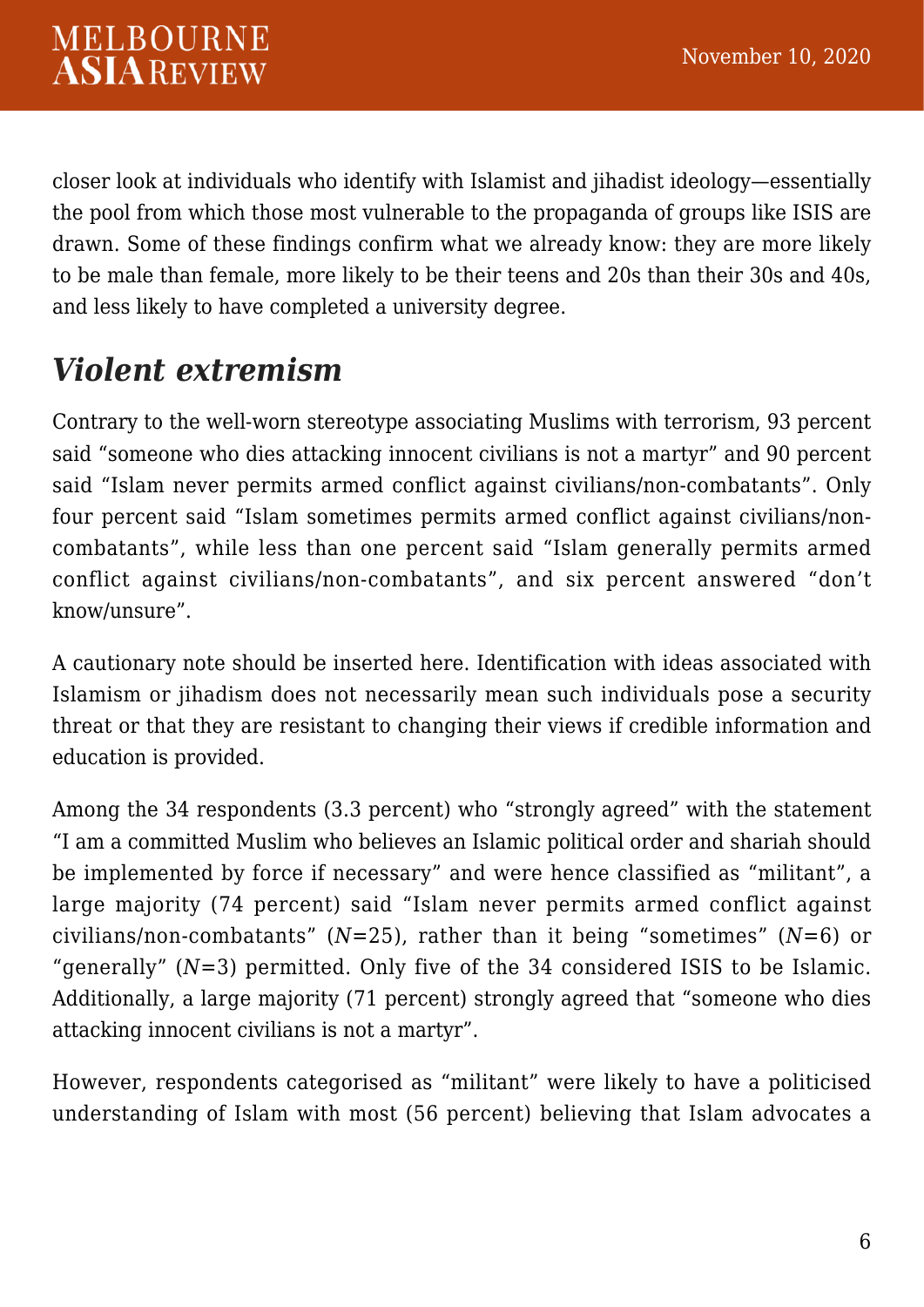particular political system and 74 percent agreeing or strongly agreeing that establishing a caliphate is a religious obligation. Thus, what is taught about Islam matters. Encouragingly, "militants" were more likely than not to believe that "engaging with non-Muslims as family, friends, colleagues and in general social interaction" is "good and normal" (53 percent) and were "completely open" or "very open" to "new knowledge about Islam" (85 percent).

While this indicates the influence of political Islamist and, to a much lesser extent, jihadist teachings and propaganda on a minority of Muslims in Australia, it also highlights the viable prospects for education about Islam, even among those who might be classified as extremists, radicals or militants.

### *Importance of education*

When the survey respondents who possess an undergraduate university degree were compared with those who do not, a number of important differences were observed. As highlighted by other [research,](https://www.britishcouncil.org/sites/default/files/immunising_the_mind_working_paper.pdf) critical thinking skills are an important factor in the acceptance or rejection of ideas associated with religion, including those pertaining to conflict and relations with people of other faith groups.

<span id="page-6-0"></span>The survey respondents who did not possess a university degree were more likely to say that Islam advocates a particular political system (overall, 25 percent; university degree, 22 percent; no university degree, 32 percent) and less likely to say it does not (overall, 49 percent; university degree, 53 percent; no university degree ,33 percent)[.\[1\]](#page-7-0) However, while respondents without a university degree were also less likely to strongly agree that an individual who attacks civilians is not a martyr (overall, 84 percent; university degree, 86 percent; no university degree, 63 percent), this was not a statistically significant difference.[\[2\]](#page-7-1)

<span id="page-6-1"></span>This suggests that while jihadist ideas do not find much acceptance regardless of one's level of educational attainment, higher levels of critical thinking skills may act as a protective factor against Islamist ideas.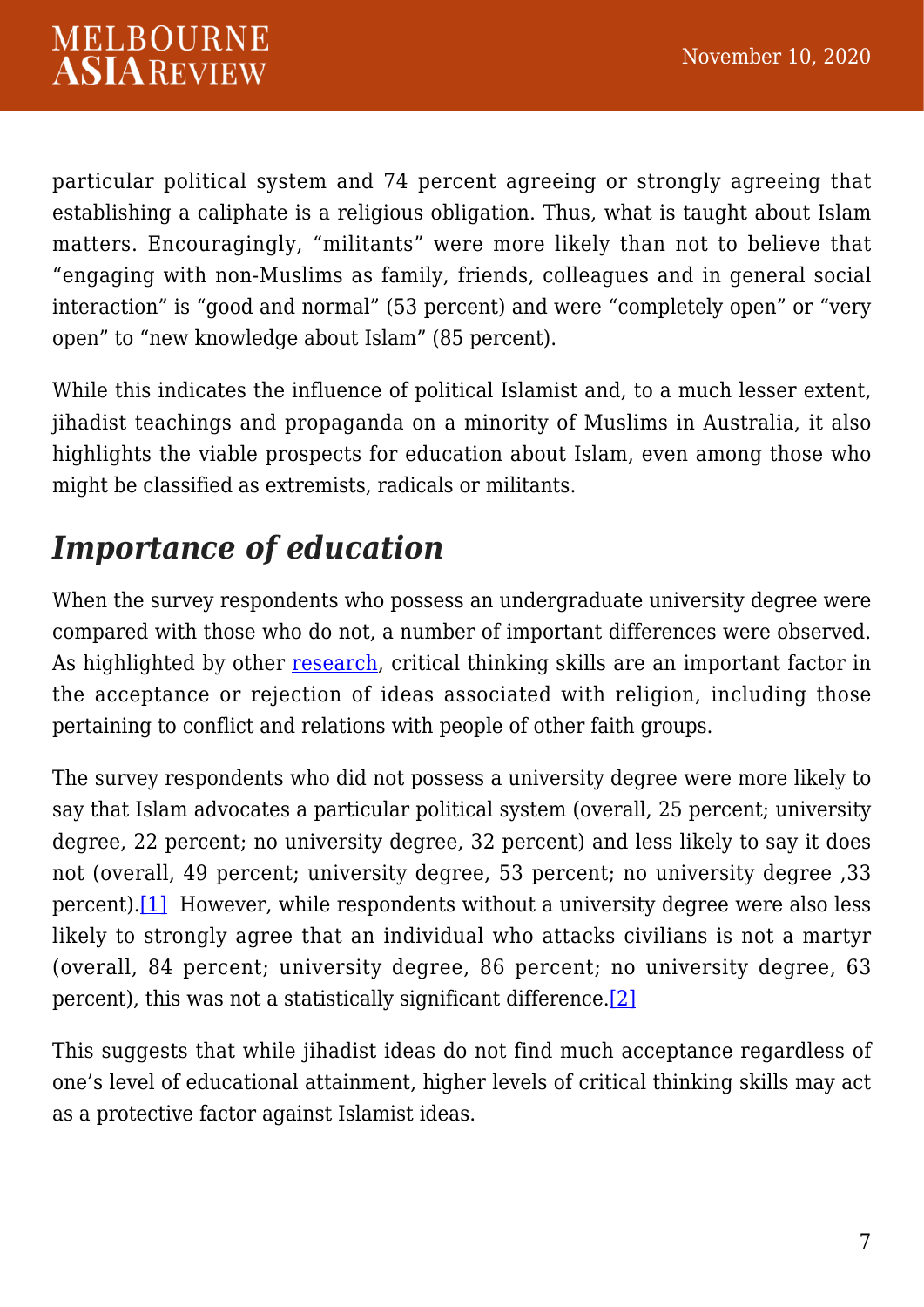Encouragingly, even among those who have not attained a university degree, 86 percent considered engaging with non-Muslims as family and friends good and normal, and 85 percent are completely or very open to new knowledge about Islam. Among the survey respondents overall, 92 percent considered engaging with non-Muslims as family and friends good and normal and 88 percent were found to be completely or very open to new knowledge about Islam.

# **Regional considerations**

Of all the world's religions, Islam may be the most important for Australia in the 21st century. This statement may raise eyebrows given that the number of Australians who profess [no religion](https://www.abs.gov.au/AUSSTATS/abs@.nsf/mediareleasesbyReleaseDate/8497F7A8E7DB5BEFCA25821800203DA4?OpenDocument) is rising and Australia's own Muslim population is officially just over 600,000 (2.6 percent of the total population) according to the 2016 census data.

However, the South/Southeast Asian region is home to the majority (62 percent) of the world's 1.8 billion Muslims and, according to the [Pew Research Cente](https://www.pewresearch.org/fact-tank/2017/04/06/why-muslims-are-the-worlds-fastest-growing-religious-group/)r, by the latter half of this century, Islam is expected to have more followers than any other religion on the planet, surpassing Christianity for the first time in history.

Our experiences with devastating wars and terrorism over the past two decades should be sufficient to deter us from allowing fear and misinformation to determine how Australians understand Islam and relate to Muslims going forward. Overcoming our prejudices concerning Islam and Muslims must involve acknowledgement of an ethical, progressive and peaceful Islam that teaches that respectful coexistence with non-Muslims is an authentic manifestation of Islam and is exemplified in the lived

experiences of Muslims in  $21<sup>st</sup>$  century Australia.

<span id="page-7-1"></span><span id="page-7-0"></span>[\[1\]](#page-6-0) The odds of those without a university degree was 1.669 (*OR*) times greater than the odds of those with a university degree believing Islam advocates a particular political system, 95% CIs [1.046, 2.662], *p* = 0.032.